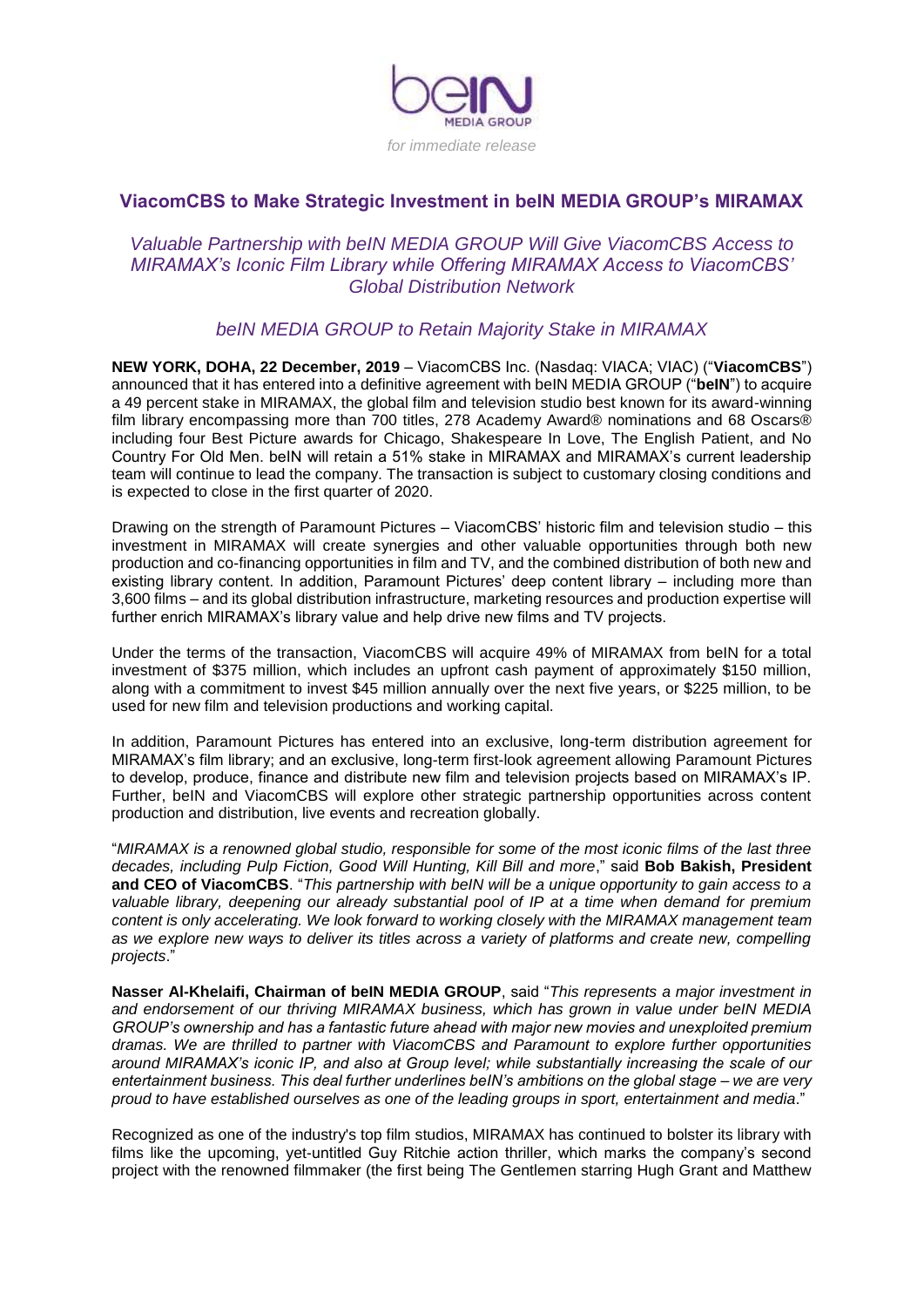

McConaughey, which opens in January), along with numerous other films set to premiere in 2020, including Uncle Frank which will have its premiere at the 2020 Sundance Film Festival.

Moelis & Company is serving as exclusive financial advisor to beIN MEDIA GROUP, while Skadden, Arps, Slate, Meagher & Flom is serving as legal counsel. Guggenheim Securities is serving as financial advisor to ViacomCBS, while O'Melveny & Myers is serving as legal counsel.

**-Ends-**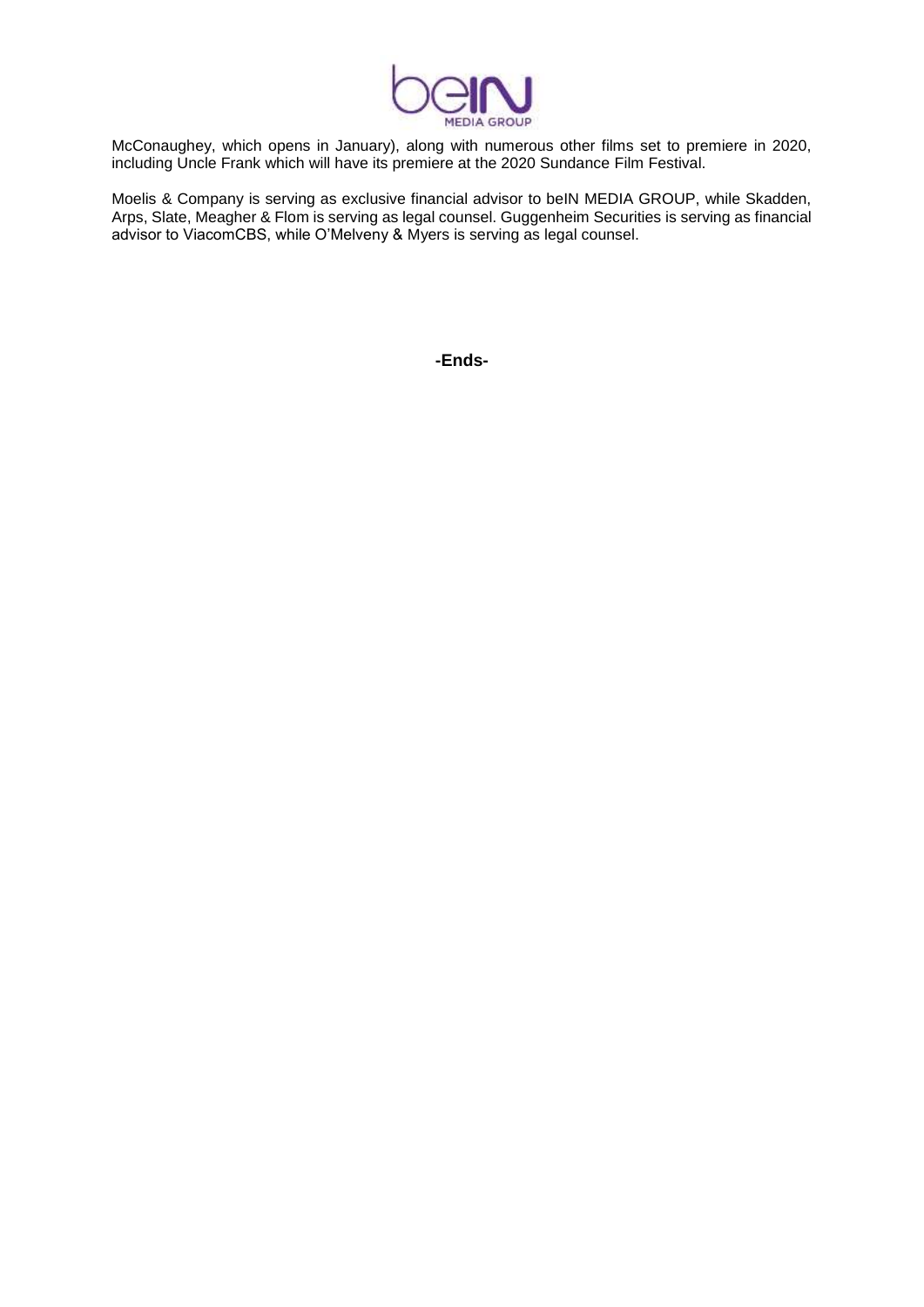

### **About ViacomCBS**

ViacomCBS (NASDAQ: VIACA; VIAC) is a leading global media and entertainment company that creates premium content and experiences for audiences worldwide. Driven by iconic consumer brands, its portfolio includes CBS, Showtime Networks, Paramount Pictures, Nickelodeon, MTV, Comedy Central, BET, CBS All Access, Pluto TV and Simon & Schuster, among others. The company delivers the largest share of the U.S. television audience and boasts one of the industry's most important and extensive libraries of TV and film titles. In addition to offering innovative streaming services and digital video products, ViacomCBS provides powerful capabilities in production, distribution and advertising solutions for partners on five continents. For more information about ViacomCBS, please visit www.viacbs.com and follow @ViacomCBS on social platforms.

### **About MIRAMAX®**

Acquired by beIN MEDIA GROUP and headquartered in Los Angeles, MIRAMAX is a global film and television studio best known for its award-winning and original content. Nasser Al-Khelaifi serves as Chairman of MIRAMAX and beIN MEDIA GROUP. Bill Block is CEO of MIRAMAX. Current projects include global blockbuster Halloween, starring Jamie Lee Curtis, which MIRAMAX produced with Trancas International Films and Blumhouse Productions; Guy Ritchie's next film The Gentlemen, starring Matthew McConaughey, Charlie Hunnam, Henry Golding, Michelle Dockery, Colin Farrell and Hugh Grant, now in post-production, to be released in the US by STX; Silent Retreat, a comedy from Isn't It Romantic director Todd Strauss-Schulson; and The Perfection, directed by Richard Shepard and starring Allison Williams and Logan Browning, which premiered at Fantastic Fest 2018 and was acquired by Netflix. MIRAMAX's unrivaled library of more than 700 titles has received 278 Academy Award® nominations and 68 Oscars®, including four Best Picture awards.

### **About beIN MEDIA GROUP**

beIN MEDIA GROUP is a leading independent global media group and one of the foremost sports & entertainment networks in the world. The group distributes and produces an unrivalled array of entertainment, live sport and major international events across 5 continents, 43 countries and in 9 different languages spanning Europe, North America, Asia, Australia and the Middle East & North Africa (MENA). beIN MEDIA GROUP'S flagship sports network, beIN SPORTS, holds the single largest portfolio of sports rights of any global broadcaster; and through its iconic MIRAMAX film studio, beIN holds an extensive library of Hollywood blockbusters while having a growing presence in series and movies production and distribution, as well as in the digital space. beIN MEDIA GROUP acquired Digiturk the leading PAY TV operator in Turkey in August 2016; and now has over 55 million subscribers worldwide.

\*\*\*\*\*

**Media:** Justin Dini, Senior Vice President, Corporate Communications (212) 846-2724 [justin.dini@viacbs.com](mailto:justin.dini@viacbs.com) ViacomCBS

Chris Petrikin, EVP Paramount Global Communications & Corporate Branding (323) 956-4420 [Chris\\_Petrikin@paramount.com](mailto:Chris_Petrikin@paramount.com) Paramount Pictures